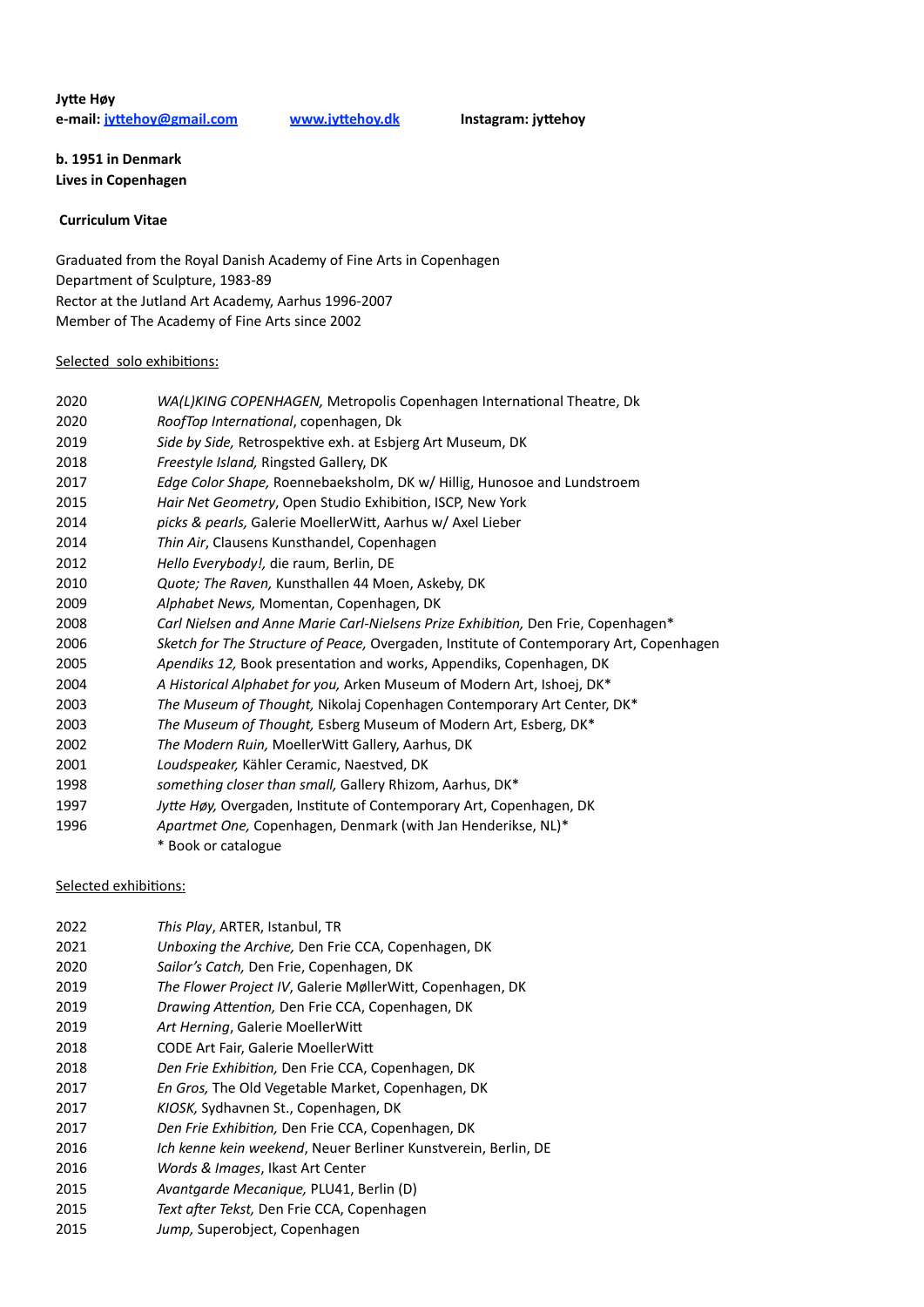| 2014 | To Whom It May Concern, Gallery KANT, Copenhagen w/ T. Bang og F. Reinbothe |
|------|-----------------------------------------------------------------------------|
| 2014 | 100 x Spring, Den Frie CCA, Copenhagen*                                     |
| 2013 | PPP, Gallery Specta, Copenhagen                                             |
| 2013 | The Independent, Den Frie CCA, Copenhagen                                   |
| 2012 | Towards 2013, Galerie MoellerWitt, Aarhus, DK                               |
| 2012 | AlphaBetaGamma, BKS-Garage, Copenhagen, DK                                  |
| 2012 | Den Frie Exhibition, Den Frie CCA, Copenhagen, DK                           |
| 2012 | The Shop, Skulpruri, Copenhagen, DK                                         |
| 2011 | Tableau Signal Stuff, Sculpture Triannual, Odense, DK*                      |
| 2011 | Lake of Fire, Den Frie CCA, Copenhagen, DK*                                 |
| 2011 | Objectives, Skulpturi, Copenhagen, DK                                       |
| 2010 | Towards 2011, Galerie MoellerWitt, Aarhus, DK                               |
| 2010 | Rohde Contemporary, Copenhagen, DK                                          |
| 2010 | De Levende ord, Roennebaeksholm, Naestved, DK                               |
| 2010 | Den Frie Exhibition, Den Frie Centre of Contemporary Art, Copenhagen, DK    |
| 2009 | Fri Porto, Den Frie CCA, Copenhagen, DK                                     |
| 2009 | Who Killed The Painting?, Sammlung Block, Museum Weserburg, Bremen, D*      |
| 2009 | Den Frie with Guests, Den Frie CCA, Copenhagen, DK. Guest: David Shrigley   |
| 2009 | Ceramic Sculpture, Danish Arts Agency, Copenhagen, DK                       |
| 2009 | Long Way Home, Unheimlich - familiar and yet foreign at the same time,      |
|      | Cluster, Produzentengalerie, Berlin. With Skulturi.dk                       |
| 2008 | Who Killed The Painting?, Sammlung Block, Neues Museum, Nürnberg D*         |
| 2008 | Ruin Vision, Vejle Art Museum, Vejle, DK*                                   |
| 2008 | Den Frie Exhibition, Den Frie CCA, Copenhagen, DK                           |
| 2007 | Floor Show, Contemporary Danish Sculpture, Kunsthallen Brandts, Odense, DK* |
| 2007 | Den Frie Exhibition, Den Frie CCA, Copenhagen, DK                           |
| 2007 | Show Off III, MoellerWitt Gallery, Aarhus, DK                               |
| 2007 | Spor, Esbjerg Art Museum, Esberg, DK                                        |
| 2006 | Den Frie Exhibition, Den Frie CCA, Copenhagen, DK                           |
| 2006 | Kvindens Rum, Galeirie MoellerWitt, Aarhus, DK*                             |
| 2006 | A Step in the Right Direction, Gl. Holtegård, DK*                           |
| 2006 | Nu Her Aldrig Mer, Den Frie CCA, Copenhagen, DK                             |
| 2005 | Situated Self, Tennis Palats, Helsinki, FL*                                 |
| 2005 | Situated Self, Museum of Modern Art Belgrade, SE*                           |
| 2003 | Fra Objektiv til Objekt, Den Frie, Copenhagen, DK                           |
| 2002 | Fluxus und die Folgen, Nassaurischer Kunstverein, Wiesbaden, D*             |
| 2001 | CoMa, Communidad de Madrid, Madrid, E*                                      |
| 2000 | Reflex Aarhus, Aarhus Kunstbygning, DK*                                     |
| 2000 | Norrköping Museum of Art, SE                                                |
| 1999 | CoMa, Cruce Gallery, Madrid, E                                              |
| 1998 | Something Rotten, Museum Fridericianum, Kassel, D*                          |
| 1998 | Jetty Barracks, Sveaborg, Helsinki, FL*                                     |
| 1997 | Do it, Nikolaj, Copenhagen, Denmark*                                        |
| 1997 | The Louisiana-exhibition, New art from Denmark and Scania                   |
|      | Louisiana Museum of Modern Art, Humlebaek, DK*                              |
| 1997 | Crew Cut, Henie Onstad Artcenter, Hoevikodden, N*                           |
| 1997 | Crew Cut, Lillehammer Museum of Art, Lillehammer, N*                        |
| 1997 | Crew Cut, Bergen Art Society, Bergen, N*                                    |
| 1997 | Crew Cut, Akureyri Museum og Modern Art, Akureyri, ISL*                     |
| 1997 | Crew Cut, Haugar, Vestfold Museum og Art, Toensberg, N*                     |
| 1996 | Sculpture in the Fairytalegarden, Odense, DK*                               |
|      | *Book or catalouge                                                          |
|      |                                                                             |

# Commissions in Public Space: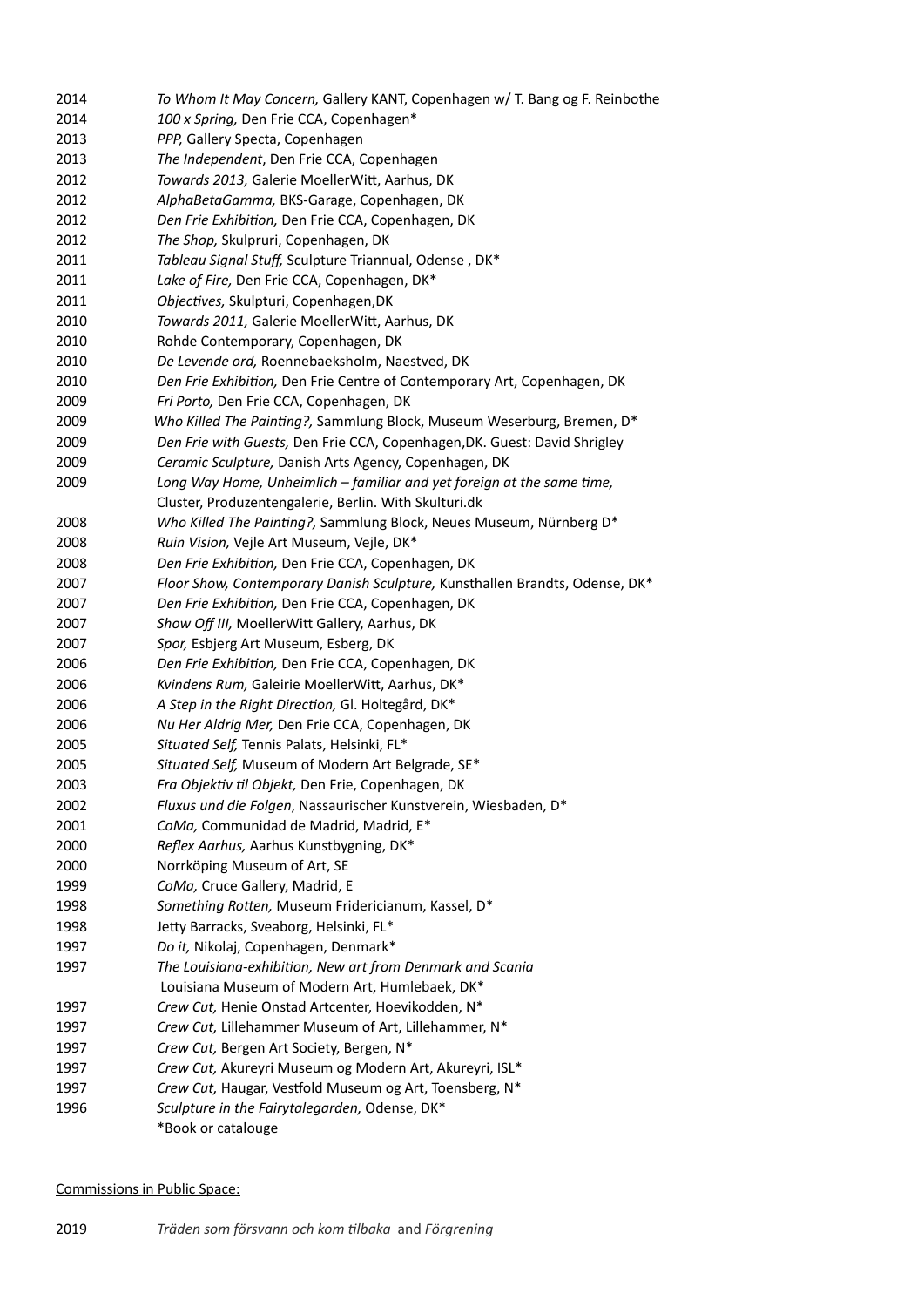|                     | Kämpetorpskolan and Ekalléen, Stockholm<br>Four outdoor bronze sculptures<br>Commissioned by Stockholm Art                                                                                                                                                                                                                |  |
|---------------------|---------------------------------------------------------------------------------------------------------------------------------------------------------------------------------------------------------------------------------------------------------------------------------------------------------------------------|--|
| 2015                | <b>Grindsted Stenbaer</b><br>Outdoor sculpture for Sydvestjysk Hospital, Grindsted.<br>Commissioned by Sydvestjysk Hospital                                                                                                                                                                                               |  |
| 2012                | <b>Alphabet City</b><br>23 sculptures representeing letters of the alphabet which spells a sentence.<br>Materials ranging from marble to steel.<br>Placed in front of the Art Schools at Campus Holmen.<br>Commisioned by BYGST and The Danish Arts Council.                                                              |  |
| 2012                | Bane-fabel and Big X<br>Text-based wall relief and oak sculpture for Godsbanen, Aarhus<br><b>Commisioned by Aarhus Municipality</b>                                                                                                                                                                                       |  |
| 2009                | Mr. Foggi<br>Ceramic Sculpture for Naviair, Copenhagen Airport<br>Commisioned by Naviair and The Danish Arts Foundation                                                                                                                                                                                                   |  |
| 1999                | Himmel-legemer/Himmelskörper<br>A permanent sculptural project for the city of Ulfborg, Denmark<br>Commisioned by The Danish Arts Foundation and the city of Ulfborg                                                                                                                                                      |  |
| Publications:       |                                                                                                                                                                                                                                                                                                                           |  |
| Monographs          |                                                                                                                                                                                                                                                                                                                           |  |
| 2019                | Hair Net Geometry. Artist monograph. Text by Maria Kjær Themsen.<br>Published by The Green Box, Berlin. Language: UK+DK                                                                                                                                                                                                   |  |
| 2015                | Hello Everybody! Artist monograph. Text by Lotte Møller.<br>Published by The Green Box, Berlin. Language: UK+DK                                                                                                                                                                                                           |  |
| 2010                | Jytte_Høy_3D+2D. Artist monograph. Texts by Pernille Albrethsen, Lars Bang Larsen,<br>Thomas Heyden and Jacob Lillemose. English edition published by Revolver VVV, Berlin.<br>Danish edition published by Forlaget Vandkunsten, Copenhagen.                                                                              |  |
| <b>Artist Books</b> |                                                                                                                                                                                                                                                                                                                           |  |
| 2021                | APARTMENT ONE, 25th anniversary Special Edition. Contains all 6 publications 1996-2005.                                                                                                                                                                                                                                   |  |
| 2005                | A Historical Alphabet for you. Editors: Jytte Høy and Marie Louise Helweg. Texts by director Christian<br>Gether, Arken, Jytte Høy, artist, Mika Hannula, Merete Pryds Helle, authors and arthistorian Ann L.<br>Sørensen. Published by Apartment One and Arken Museum of Modern Art                                      |  |
| 2003                | the museum of thought. Editors: Elisabeth Delin Hansen and Jytte Høy. Texts by author Merete Pryds<br>Helle and lector at the University of Aarhus Lene Tortzen Bager. Interview: Elisabeth Delin Hansen and<br>Jytte Høy. Published by Apartment One, Nikolaj Contemporary Art Center and Esberg Museum of<br>Modern Art |  |
| 2000                | something closer than small. Text by Mika Hannula. Art by Jytte Høy. Published by Apartment One                                                                                                                                                                                                                           |  |

1999 Himmel-legemer/Himmelskörper. A manual for the scultural project for Ulfborg Citycenter.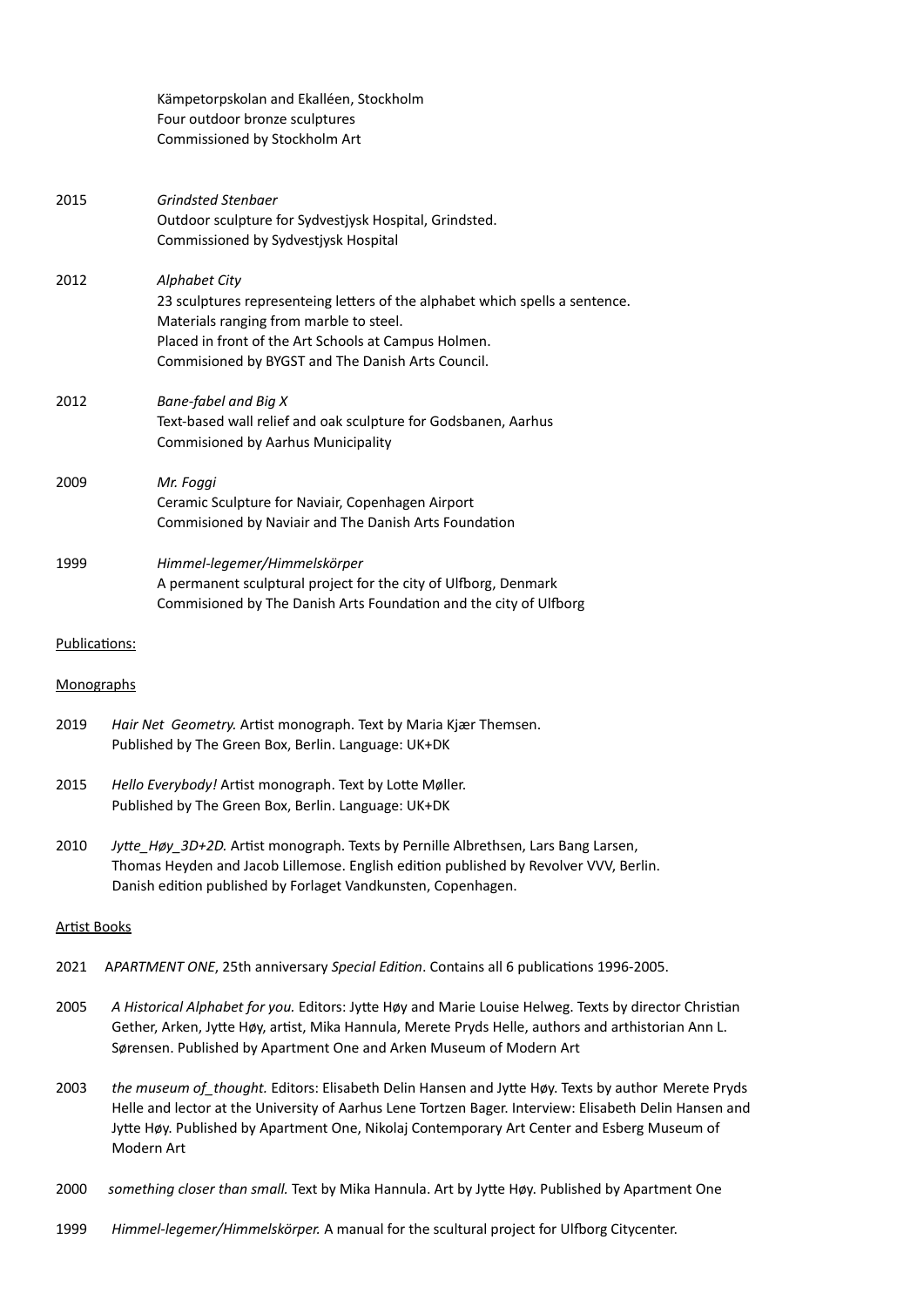Editor: Jytte Høy. Texts by Jytte Høy (art), Torben Rasmussen (birds) and Lars Petersen (planets). Drawings of birds: Jens Gregersen. Art: Jytte Høy. Published by Apartment One

- 1998 *TOUCH, Various Small Objects.* Editor: Jytte Høy. Text by arthistorian Lars Bang Larsen. Published by Apartment One in connection with The Louisiana exhibition
- 1996 Apartment One. Editor: Jytte Høy. Works by Raffael Rheinsberg/Karin Westerlund, Jan Henderikse/ Jytte Høy, Thomas Bang/Finn Reinbothe, Kerstin Bergendal/Eva Löfdahl. Texts by Michael Glasmeier, Jos Wilbrink, Anders Troelsen, Kerstin Bergendal og Eva Löfdahl. Published by Apartment One

#### Representations:

Arken Museum of Modern Art, DK Esbjerg Art Museum, DK The René Block Collection, Berlin, D Neues Museum, Nuremberg, D The Municipality of Aarhus, DK The Danish Arts Foundation, DK The New Carlsberg Foundation, DK ARTER, Istanbul, TR The Municipality of Copenhagen, DK Sorø Art Museum, DK

#### Prizes and Awards:

| 2020 | Awarded 15. Juni Fonden Honorary Grant                                                       |
|------|----------------------------------------------------------------------------------------------|
| 2019 | Awarded Vilhelm Pachts Artist Grant by The Academy Council                                   |
| 2019 | Awarded The Danish Arts Foundation Exhibition Prize for Side by Side, Esbjerg Art Museum, DK |
| 2017 | Awarded The Danish Arts Foundation Exhibition for <i>Edge Color Shape</i> at Prize           |
|      | Roennebaeksholm, DK                                                                          |
| 2016 | Awarded The Thorvaldsen Medal by The Royal Academy of Fine Arts                              |
| 2015 | Awarded Torjussens Grant by The Royal Academy of Fine Arts                                   |
| 2011 | Honoured with a life-long grant from the Danish State                                        |
| 2010 | Awarded The Ole Haslund Prize                                                                |
| 2010 | Awarded Sculptor Kai Nielsens Memorial Grant                                                 |
| 2008 | Awarded The Carl Nielsen and Anne Marie Carl-Nielsen Prize                                   |
| 2007 | Awarded The 3 year Grant by The Danish Arts Foundation                                       |
| 2006 | Awarded The Eckersberg Medal by The Royal Academy of Fine Arts                               |
| 2004 | Awarded Sculptor Viggo Jarls Prize                                                           |
| 2004 | Awarded The Anne Marie Telmanyi Prize                                                        |
| 2003 | Awarded The Danish Arts Foundation Exhibition Prize for The Museum of Thought, Nikolaj Art   |
|      | Centre                                                                                       |
| 2001 | Awarded The Art Foundation of 1973 Prize.                                                    |
| 1997 | Awarded The Danish Arts Foundation Exhibition Prize for Touch at Louisiana, Museumof         |
|      | Modern Art                                                                                   |
|      |                                                                                              |

## Projects:

1996 Founder of Apartment One, an exhibition space specializing on collaborative works between artists. In 1996 four exhibitions were organized with the participation of artists from Denmark and abroard. The exhibitions showed collaborative works by:

> Karin Westerlund (S) and Raffael Rheinberg (D) Jan Henderikse (NL) and Jytte Høy (DK) Thomas Bang (DK) and Finn Reinbothe (DK)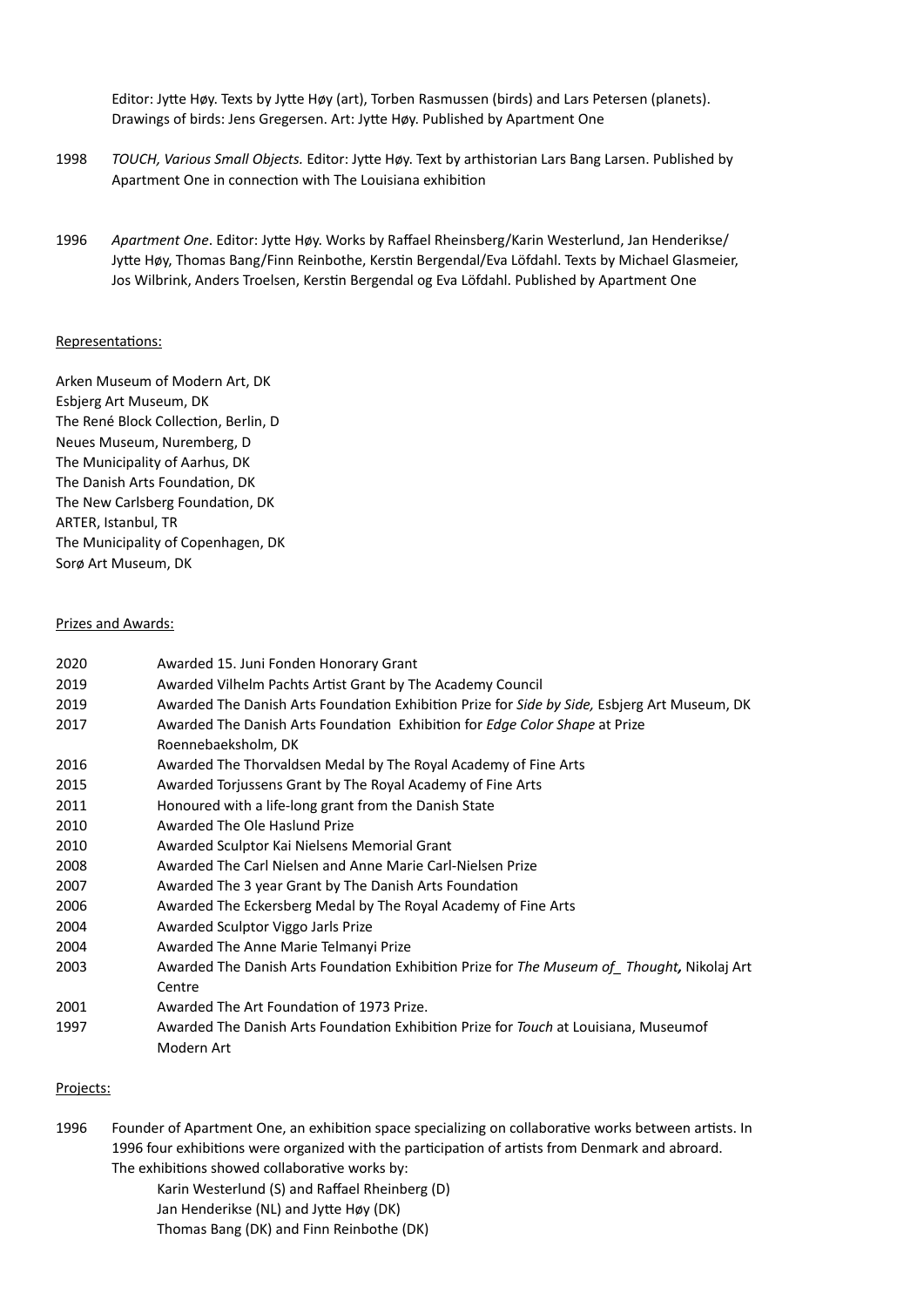Eva Löfdahl (S) and Kerstin Bergendal (S+DK) After the four exhibitions a book about the projects in Apartment One was published.

- 1994 Co-organizer of the exhibition Young Scottish Art, Overgaden, Copenhagen, Denmark Organizing team: Jytte Høy (DK), Eva Koch (DK) and Erik Steffensen (DK) Exhibiting artists: Jonathan Monk, Jill Henderson, Toby Webster and others.
- 1993 Co-publisher of Tapko-the Magazine. After the four solo presentations of international artists at Tapkothe Place in the north habour area of Copenhagen and the follow up exhibition Tapko in City, where the founding team exhibited in situ works themselves, Tapko-the Magazine was published and distributed worldwide. Contributers to the magazine: texts by René Block (D), Lars Grambye (DK) Øistein Hjort (DK) Jørgen Carlo Larsen (DK) and Niels Højlund (DK). Art works by Richard Wentworth (UK), Olaf Metzel (D) Jaroslaw Kozlowski (P), Sarkis (F), Jørgen Carlo Larsen (DK), Jytte Høy (DK), Jens Haaning (DK), Kerstin Bergendal (S+DK) and Cai Ulrich von Platen (DK).

1992 Co-organizer of Tapko-the Place, an exhibition space specializing on Site-Specific artworks. Founding and organizing team: Jørgen Carlo Larsen, Kerstin Bergendal, Cai Ulrich von Platen, Jens Haaning and Jytte Høy. Artists exhibited: Richard Wentworth (UK), Olaf Metzel (D), Jaroslaw Kozlowski (P) and Sarkis (F)

## Residencies

- 2021 San Cataldo, Italy
- 2019 Cité International des Arts, Paris, France. Granted by The Danish Arts Foundation
- 2015 ISCP, International Studio & Curatorial Program, New York, USA.
- Granted by The Danish Arts Foundation
- 2011 PIST, Istanbul, Turkey. Granted by The Danish Arts Foundation
- 2008-09 Studio in Berlin
- 2000 Berlin Residency. Granted by Danish Arts Center

## Boards etc.:

| 2014-2022 | Member of the Board of Ole Haslunds Art Foundation                          |
|-----------|-----------------------------------------------------------------------------|
| 2014-2017 | Menber of the Copenhagen Visual Arts Council                                |
| 2007-2012 | Member of the board of Overgaden. Institute og Contemporary Art, Copenhagen |
| 2007-2009 | Member of The Academy Council                                               |
| 2003-2007 | Member of The Committee for Visual Arts, The Danish Arts Foundation         |
| 2002-2003 | Member of The Arts Foundation's board of representatives                    |
| $2002 -$  | Member of The Academy of Fine Arts                                          |
| 1999-2001 | Member of Kunstnersamfundets Jury                                           |
| 1996-1998 | Member of the board of Charlottenborgs Exhibition Hall                      |
| 1995-2000 | Member of the board of the Danish Printmaking Society                       |

## Own writings (selected):

| 1997 | Interview with Jérôme Sans. Øjeblikket.#32/33. |
|------|------------------------------------------------|
|------|------------------------------------------------|

- 1996 Interview with Iwona Blazwick. Øjeblikket.#28.
- 1996 Interview with Hans-Ulrich Obrist. Øjeblikket.#27.
- 1995 **Interview with Lars Nittve, Øjebliket.#24.**

# Bibliography (selected):

Overgaden 1986-2011, Henriette Bretton-Meyer, Overgaden ICA, 2012 Tableau Signal Stuff, Sculptural Triennial, Nils Erik Gjerdevik, Catalogue, 2011 New Danish Art 10, 44 Møen, Quote; The Raven, Jytte Høy, Laura Li, Kopenhagen Art Institute Carl Nielsen and Anne Marie Carl-Nielsens Prize, Mai Misfeldt, 2008